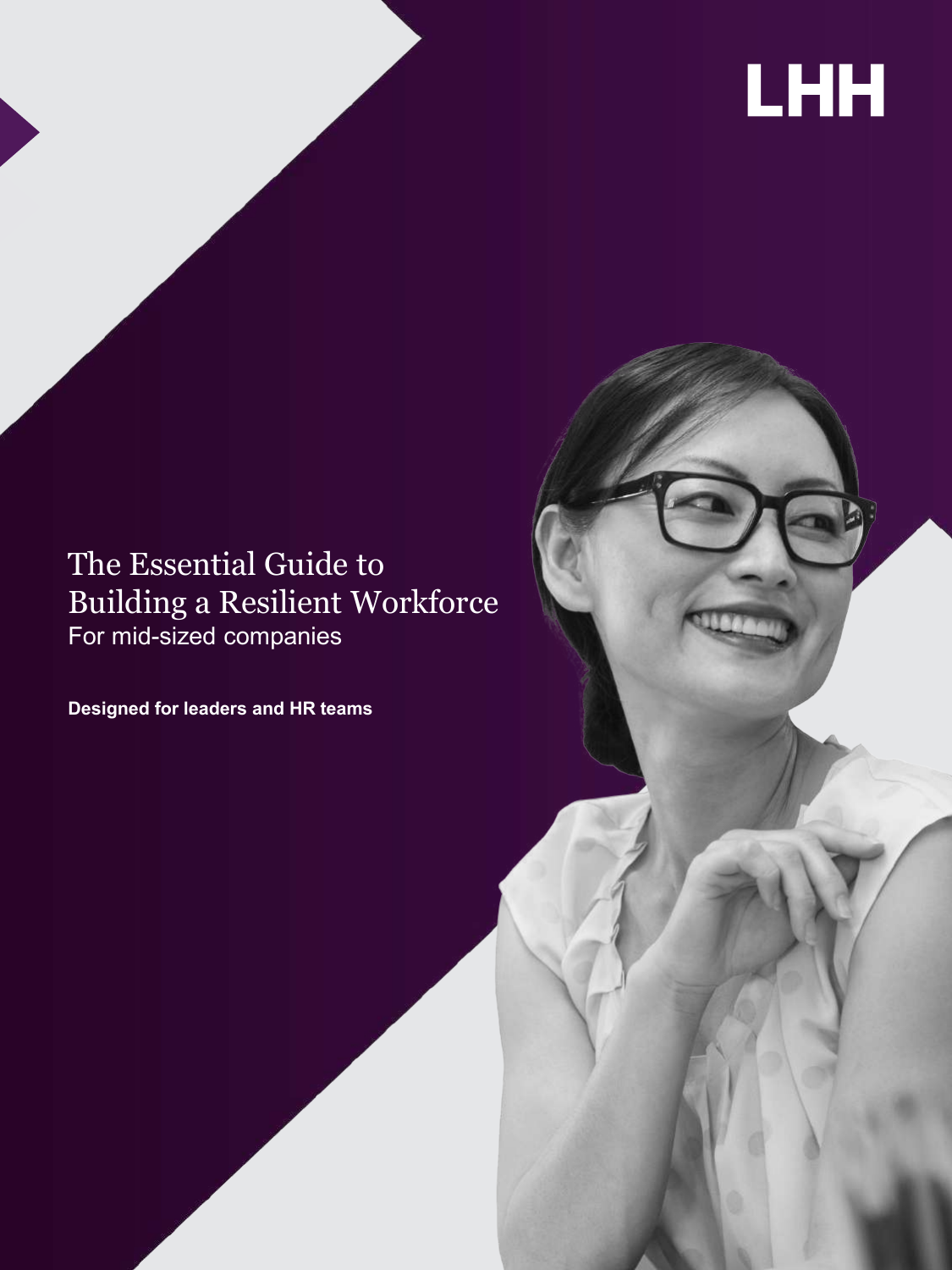## Table of Contents



- 1. Why resiliency is important
- 2. Benefits of a resilient workforce
- 3. 9 tips to boost resiliency
- 4. People leader self-assessment
- *5. Be Ready* for the challenges ahead

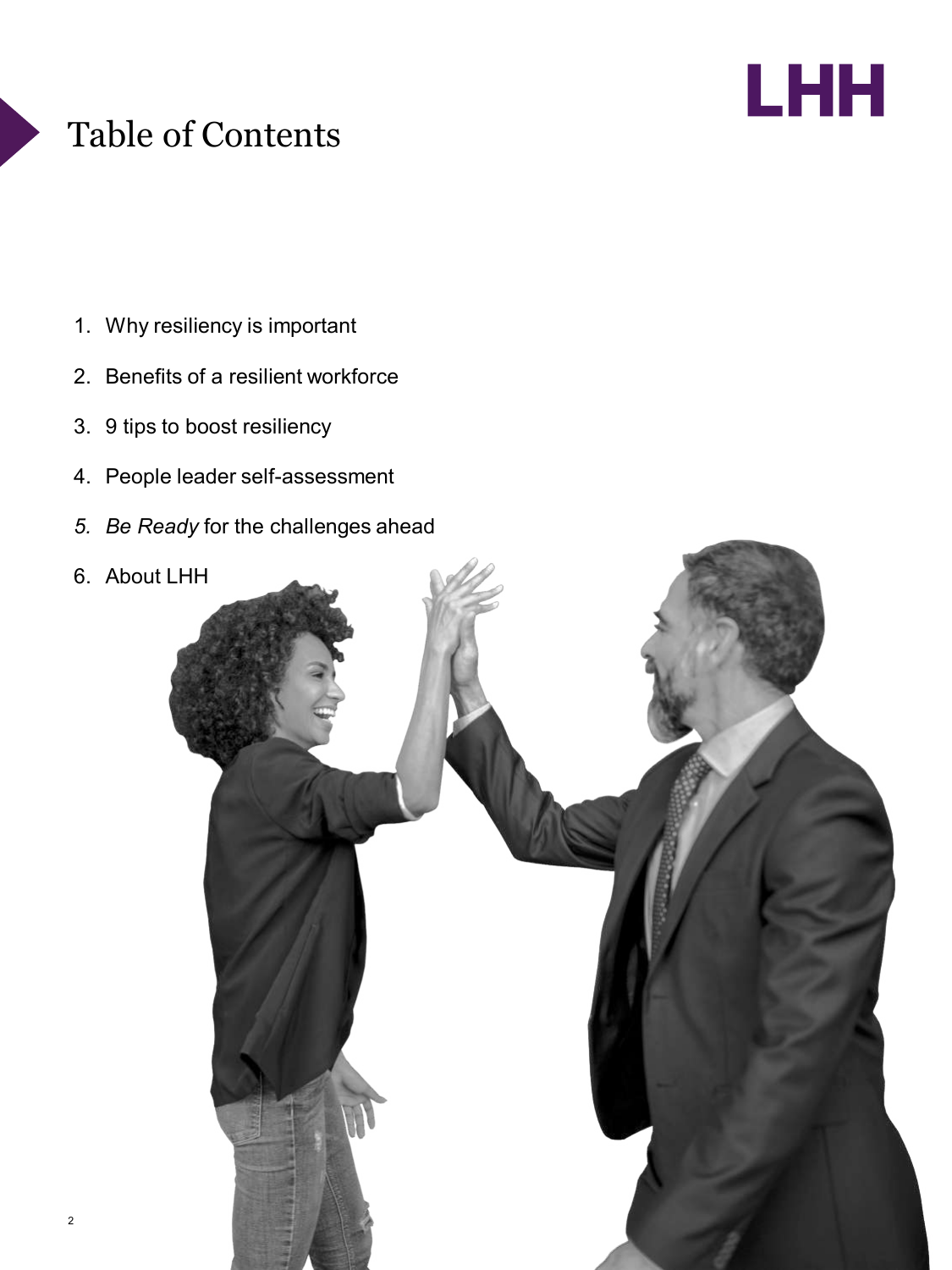

## Why resiliency is important

Current events have upended many mid-sized businesses forcing them to make difficult decisions that may result in layoffs or furloughs. While there are several things for a company to consider when planning for a reduction in their workforce, what is often missing is a plan to support the employees who are staying at the company after the layoffs happen. Not having a plan to support these individuals can have a significant impact on business continuity, employee morale and productivity.

### Not supporting the employees who remain after a reduction in workforce can lead to negative outcomes



Couple these poor outcomes with the unpredictable economy, and any plans to return to work can create ambiguity and uncertainty that is hard to manage. Those on the frontlines, specifically HR teams and people managers, must focus on listening to their people and building resiliency to ensure their business is ready for the rebound.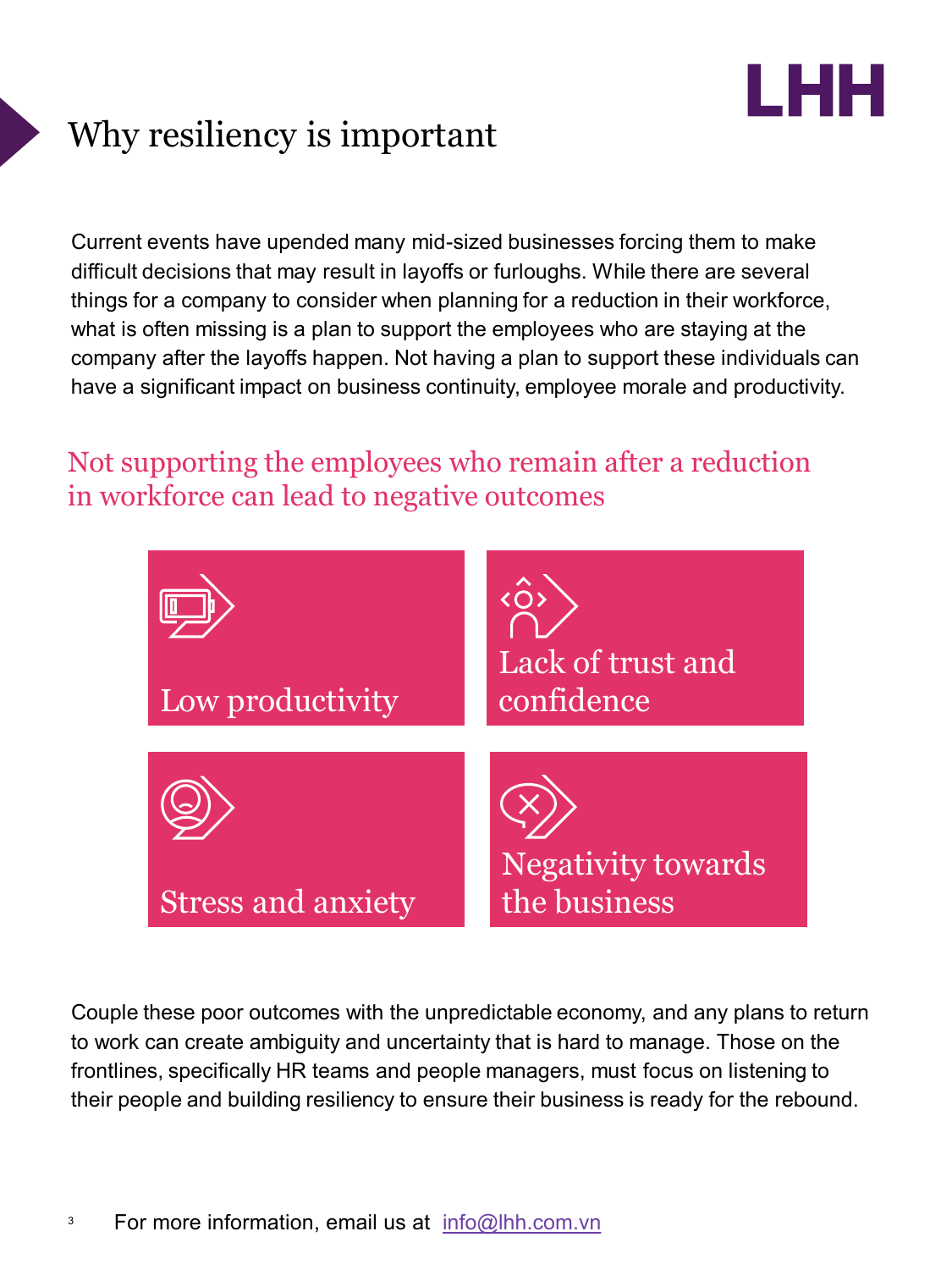# LHH

## Benefits of a resilient workforce

In addition to the ability to bounce back, resilient employees also tend to be open to learning new skills or taking on new roles which may be necessary as the organization pivots and rebuilds.

#### **Additional benefits of a resilient workforce include:**

- ► **Managing daily challenges** resilience helps people shift negative thinking so it doesn't cause poor decisions. When individuals take a broader perspective, they are more likely to deal with issues in a calm and logical manner.
- ► **Exhibiting better communication** those with resilience tend to be confident and actively speak-up and contribute to new ideas and innovative solutions.
- ► **Absorbing constant change** resilience enables people to deal with high levels of constant change while remaining effective.
- ► **Modeling team agility** a key indicator of resilience is building stronger relationships, thereby increasing collaboration and reducing friction.
- ► **Willingness to reskill and upskill** resilience promotes a growth mindset, where people are open to developing and learning new skills and are willing to take on a new role within the company.
- ► **Seeking out help** resilient employees reach out for feedback and look for help from others within the company. During difficult times this can help them overcome barriers and challenges.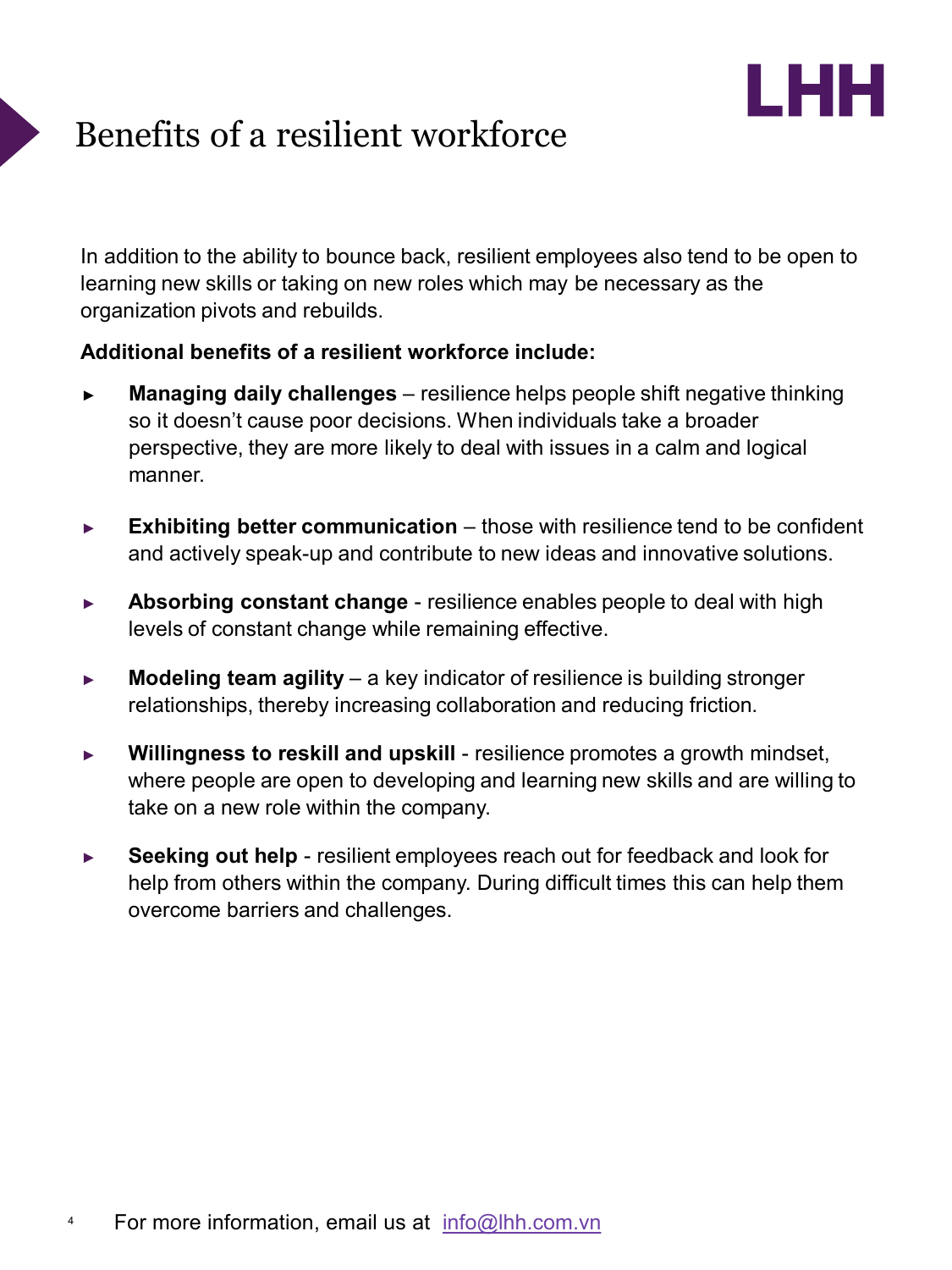## Nine tips to boost resiliency



**Start at the people leader level** – when leaders are self-aware and can tap into their own resilience, they can re-engage and inspire their teams. Your leaders must practice and build this skill.

LHH



**Create a sense of purpose –** when your employees can identify their purpose within the organization, they'll be more invested and aligned to the future vision of the company.



**Cultivate an environment of confidence among your employees** – when people feel like they do something well, they are more engaged in their work and embrace innovative solutions.



**Encourage employees to expand their connections** – giving employees the freedom to seek out and connect with others within the organization will foster a resilient environment. Knowing they have people to turn to when things are difficult creates a community of support.



5 **Embrace <sup>a</sup> sense of humor –** difficult times can cause many different stressors, people who laugh through the difficult times fare much better. They can face challenges without being broken down.



**Provide opportunities to develop and grow** – employees need continuous learning and development to help them deal with ongoing change and difficult challenges.



**Commit to positive communication** – optimism breeds resilience. Positive news should replace negative news and creates a swell of excitement among your employees and customers.



**Nurture creativity** – give your employees the space to adapt and find different ways to push through challenging situations.



**Use the power of collaboration** – combining the skillsets of both your people leaders and employees can help businesses problem-solve tough situations while building a stronger collaborative culture.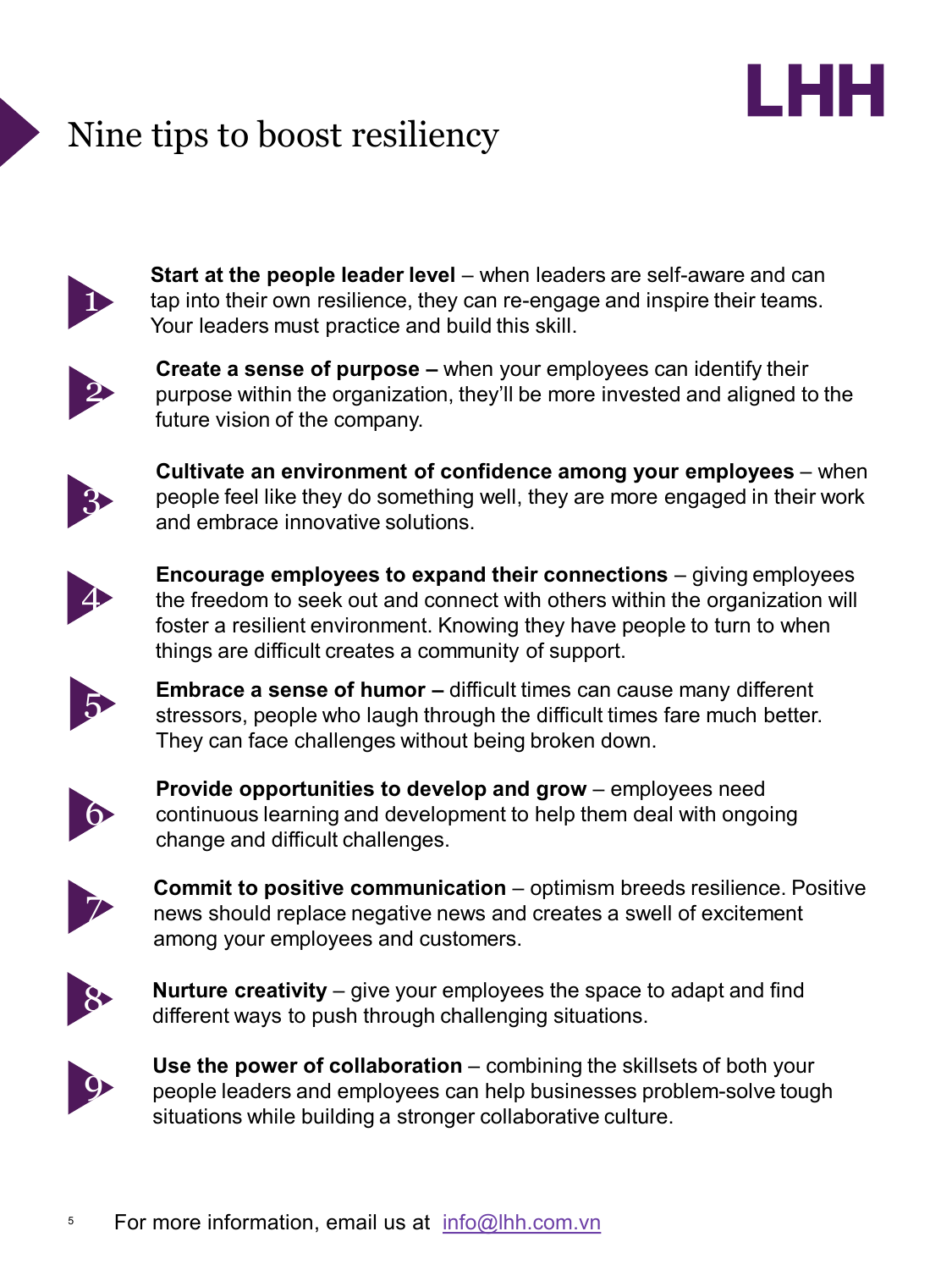

## People-leader Resiliency Assessment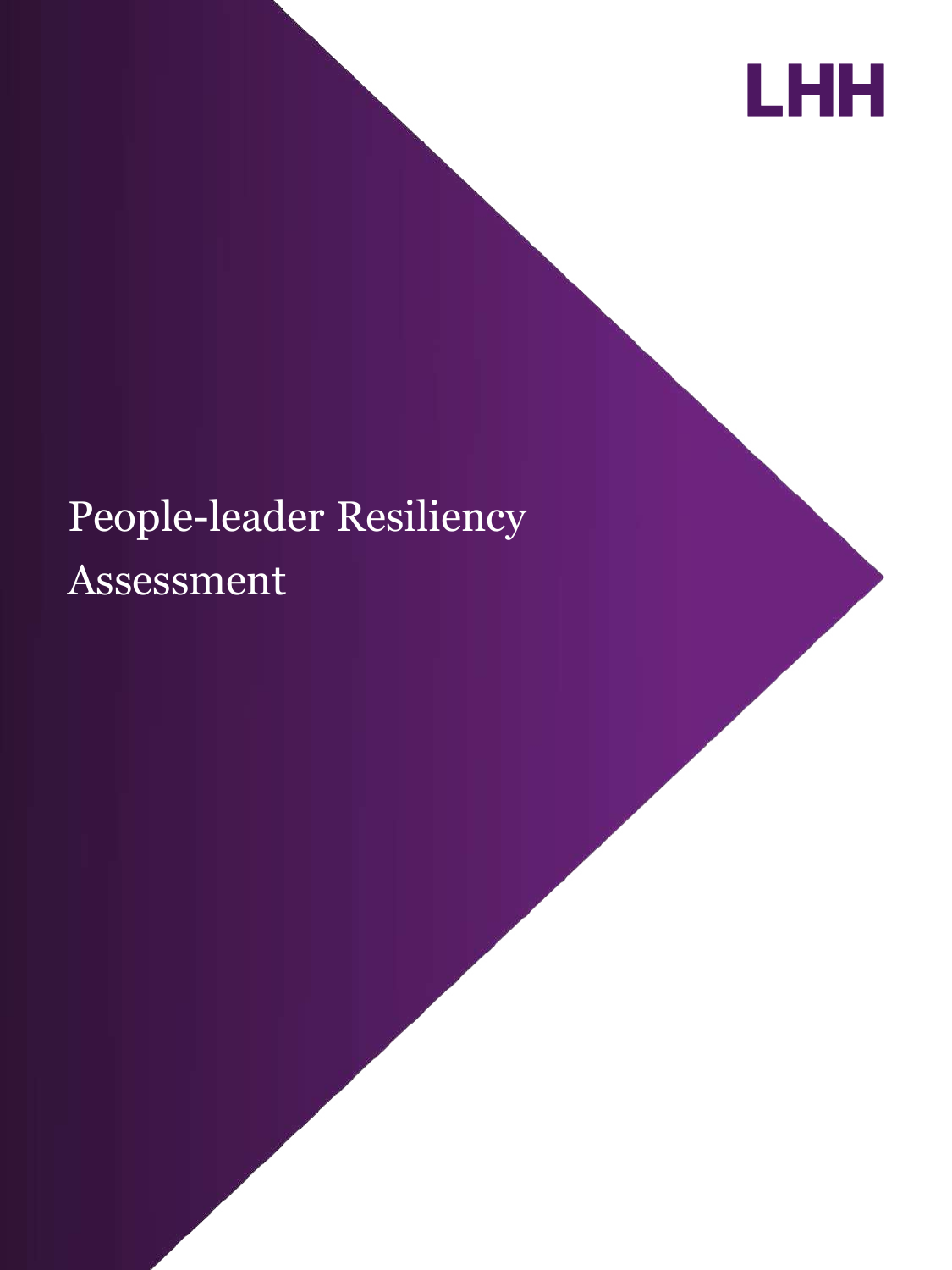

## People-leader self-assessment

Select the most accurate answers to the statements below based on changes you've experienced at work

| <b>Answer</b>          | <b>Points</b> |
|------------------------|---------------|
| Not at all             |               |
| To a little extent     | 2             |
| To some extent         | 3             |
| To a great extent      |               |
| To a very great extent | 5             |

| <b>Question</b>                                                                                     | <b>Points</b> |  |
|-----------------------------------------------------------------------------------------------------|---------------|--|
| When I think of the future I feel positive                                                          |               |  |
| I can cope well with & adapt to life's ups and downs                                                |               |  |
| I recognize when I am struggling with change or new situations                                      |               |  |
| I think through questions, challenges, or situations to find a solution                             |               |  |
| I reach out to others in the organization who have experience and skills in<br>the $area(s)$ I lack |               |  |
| I regularly spend time keeping my knowledge and skills current                                      |               |  |
| I enjoy learning and know there is growth in new experiences                                        |               |  |
| I can tell when interacting with others if I need to change my approach                             |               |  |
| I look for the good in the change rather than concentrating on the bad                              |               |  |
| I interact regularly with stakeholders in other departments                                         |               |  |
| I expand my knowledge of future trends and required competencies                                    |               |  |
| I have built a broad network of people I can call for help with a work<br>situation                 |               |  |
| I regularly seek and receive advice that I trust                                                    |               |  |
| I brainstorm with others in the company to come up with new solutions or<br>ideas                   |               |  |
| I understand when I should reach out to others for help                                             |               |  |
| <b>TOTAL POINTS</b>                                                                                 |               |  |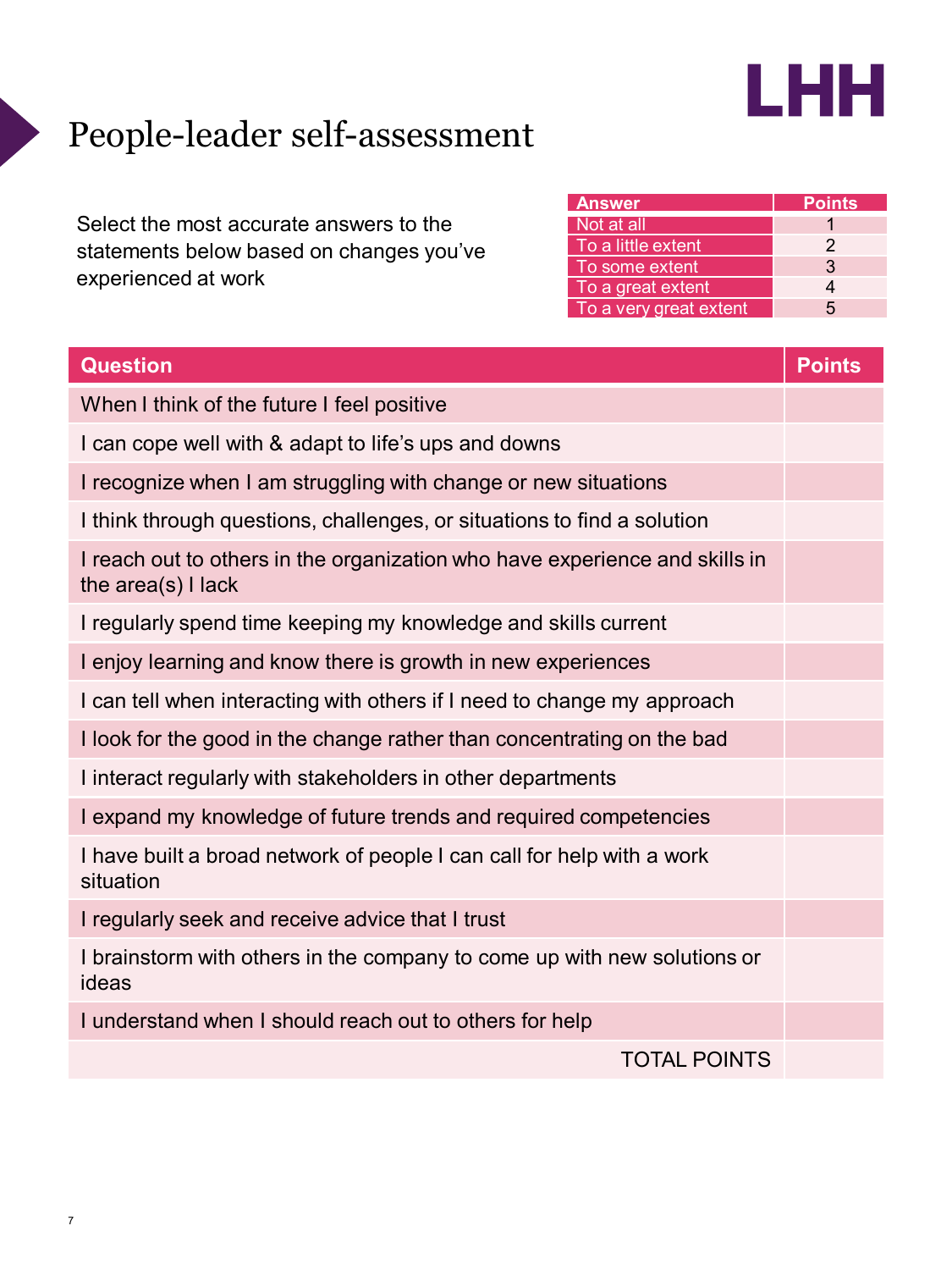# LHH

## Your overall resilience score

**15-25 points** – your overall resilience is considered low. To improve your personal resilience, prioritize which areas to focus on first. Create an action plan that will help you build your resilience in those areas. Look for others who appear resilient and adapt well to change and ask them to share ideas and best practices. Be sure to measure your progress and don't forget to ask for help!

**26-51 points** – your overall resilience is considered moderate. Work on your own to reflect on and identify what you already do that is effective. Look for ways to ensure that you continue those behaviors. Where you have an opportunity to improve, come up with actionable and realistic plan to increase your resilience.Apply your new ideas and reflect on your progress, or regularly seek out feedback from others.

**53-75 points** – your overall resilience is high. You demonstrate the mindset and skillset required to quickly adapt to change and overcome challenges. Spend time reflecting on what has helped you be successful in building your resilience in the past, and proactively look for ways to share those best practices with team members. During significant or highly disruptive change, continue to monitor your resilience. Even the most skilled person can struggle if change is particularly significant, and it's important to act early and not fall behind.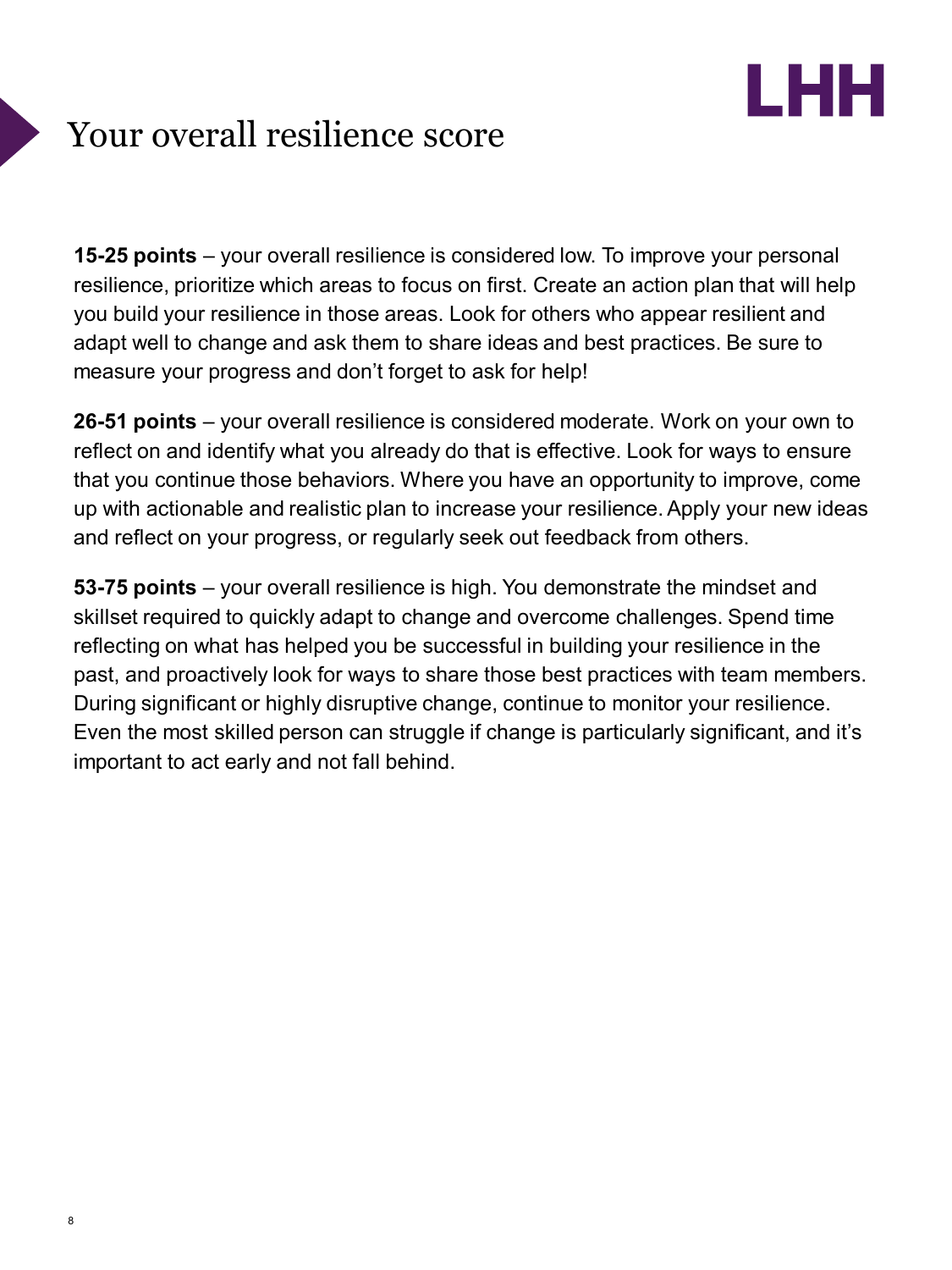

### A solution to help leaders and their employees Be Ready for the challenges ahead

The importance of having resilient leaders and employees is so you do not return to where you left off before the crisis. A truly resilient workforce allows you to re-imagine and transform how your company operates in the short and long term having built the attitudes, beliefs and agility needed to gain momentum, quickly.

### Be Ready for your future with LHH. A solution for right now for individuals and leaders.

### **Be Ready for leaders**

This virtual experience is designed to accelerate performance through a development journey including coaching and AI-driven personalized learning. Leaders will advance their ability to collaborate, coach, adapt and lead during times of rapid change.

Participants will meet virtually to create a supportive and thriving culture of leaders who are prepared to take your organization into the future.

.

### **Be Ready for individuals**

This solution is designed to prepare individuals for the future. It is an actionoriented program that breaks down the barriers to their own and organizational progress.

Using assessments to measure key competencies and deliver feedback that raises individual self-awareness, participants are guided by an expert coach to create a practical, individual development plan they can begin to act on immediately.

When people recognize that they can grow by engaging with their colleagues and their work in new ways, they become focused, energized and inspired to take on new challenges.